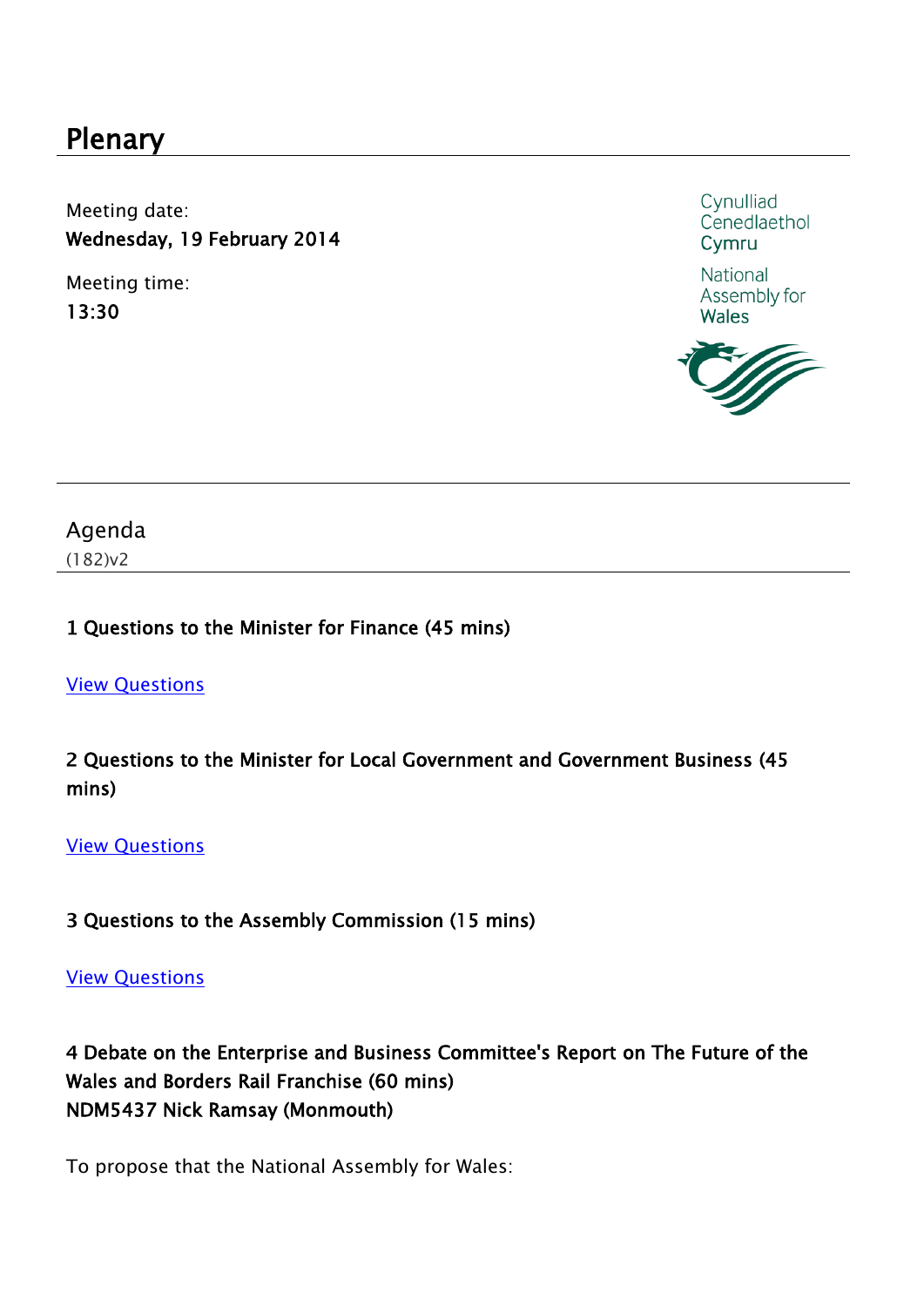Notes the report of the Enterprise and Business Committee on the Inquiry into the Future of the Wales and Borders Rail Franchise, which was laid in the Table Office on 11 December 2013.

Note: The response by the Welsh Government was laid on 12 February 2014.

### Supporting Documents

[Enterprise and Business Committee's Report](http://www.assemblywales.org/bus-home/bus-business-fourth-assembly-laid-docs/cr-ld9589-e.pdf?langoption=3&ttl=CR-LD9589%20-%20Enterprise%20and%20Business%20Committee%20-%20Report%20on%20the%20Inquiry%20into%20the%20Future%20of%20the%20Wales%20and%20Borders%20Rail%20Franchise) [Welsh Government's Response](http://www.assemblywales.org/bus-home/bus-business-fourth-assembly-laid-docs/gen-ld9653-e.pdf?langoption=3&ttl=GEN-LD9653%20-%20Written%20Response%20by%20the%20Welsh%20Government%20to%20the%20report%20of%20the%20Enterprise%20and%20Business%20Committee%20-%20Report%20on%20the%20Inquiry%20into%20the%20Future%20of%20the%20Wales%20and%20Borders%20Rail%20Franchise)

# 5 Plaid Cymru Debate (60 mins) NDM5438 Elin Jones (Ceredigion)

To propose that the National Assembly for Wales:

1. Notes the 44% drop in farm incomes across all farm types in Wales last year;

2. Regrets the Welsh Government's decision to transfer the full 15% from Pillar 1 to Pillar 2 of the Common Agriculture Policy and the subsequent 23.4% reduction to Single Payment Scheme entitlements; and

3. Calls on the Welsh Government to give full regard to these and other challenging circumstances currently being faced by the agriculture industry as it introduces reforms to the Common Agriculture Policy, a new Rural Development Plan and wider rural policy initiatives in Wales.

## The following amendment has been tabled:

## Amendment 1 - Aled Roberts (North Wales)

Insert as new point 3 and renumber accordingly:

Calls on the Welsh Government to use the Rural Development Plan to bring forward a Moorland specific Areas of Natural Constraint scheme.

#### Amendment 2 - Paul Davies (Preseli Pembrokeshire)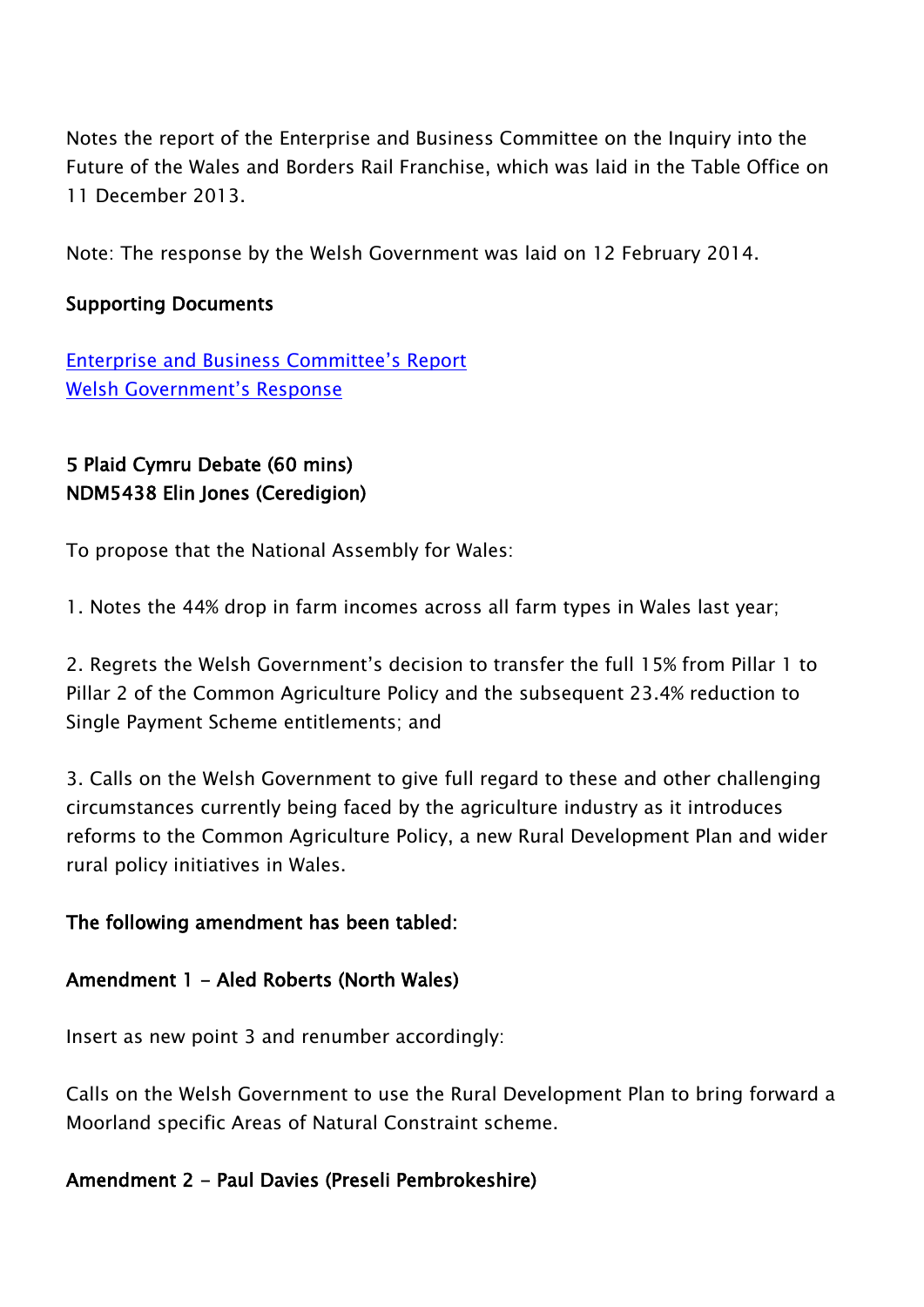Insert as new point 3 and renumber accordingly:

Further regrets the impact of Bovine TB on farm income in Wales and the Welsh Government's failure to tackle this important issue.

# Welsh Liberal Democrats Debate (60 mins) NDM5439 Aled Roberts (North Wales)

To propose that the National Assembly for Wales:

1. Recognises that affordable, accessible and high quality childcare can be the key to a stronger economy and fairer society, enabling parents to return to work, reducing child poverty and giving children the best start in life.

2. Welcomes the positive action being taken by the UK Government including £1 billion investment in childcare to increase free early education for all 3 and 4 year olds and extended to 2 year olds from low income families, the introduction of tax free childcare for working families and new rights on shared parental leave.

3. Calls on the Welsh Government to:

a) review the system of pre-school childcare entitlement in light of enhanced provision in England;

b) examine the effectiveness of Flying Start on parenting and child development outcomes and the inequality in Welsh medium early years provision;

c) assess whether local authorities are fully utilising funding for the statutory provision of an early years education place for 3-4 year olds;

d) examine ways to improve childcare supply across all ages, in particular wraparound and holiday childcare schemes;

e) provide clarity for parents on eligibility for childcare schemes in Wales in light of recent UK Government policy developments; and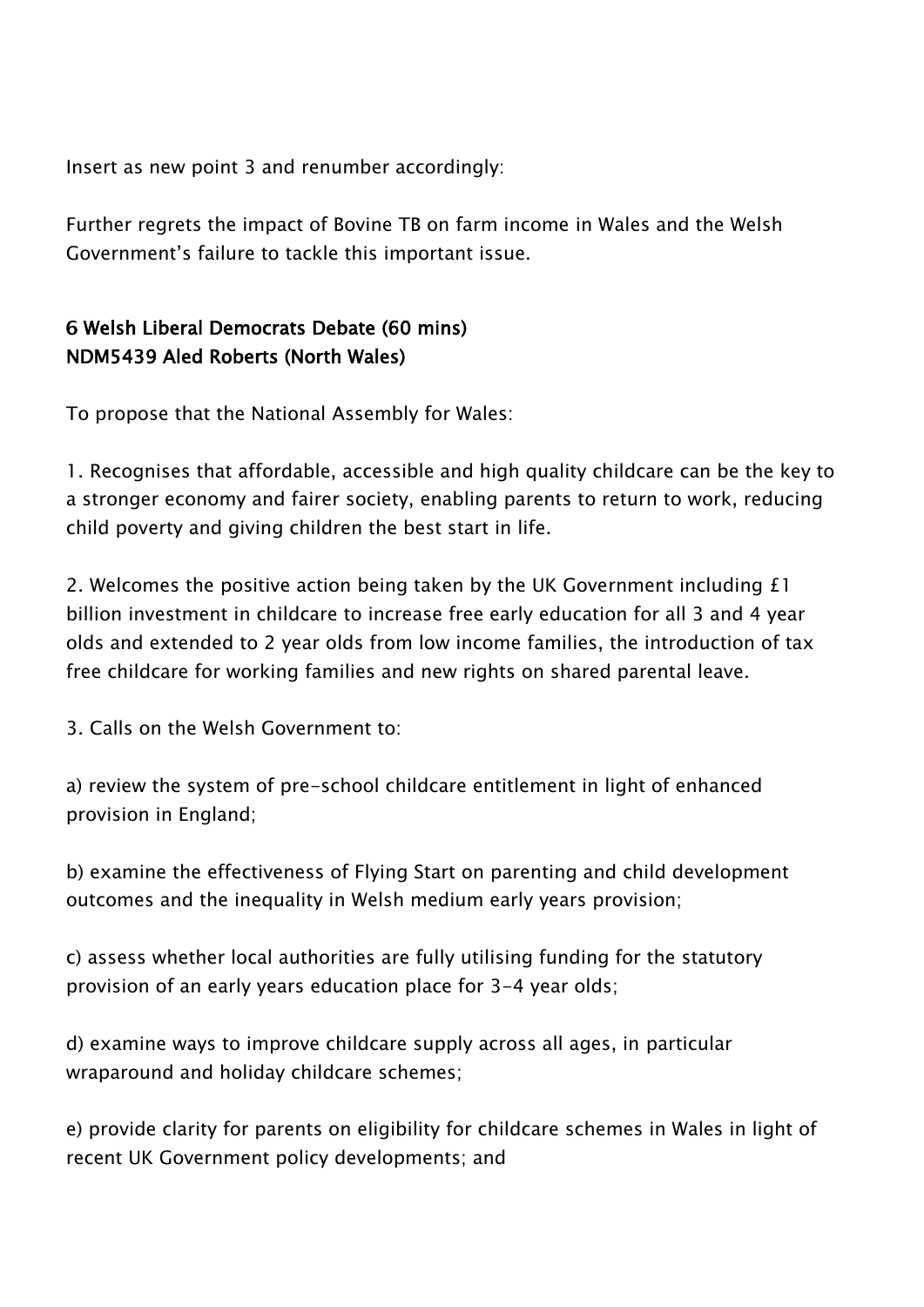f) introduce a single online source of information to help new parents with information about childcare services and entitlements and how to access them.

### The following amendment has been tabled:

### Amendment 1 - Elin Jones (Ceredigion)

In point 1 delete all after 'child poverty and' and replace with 'helping children to get the best start in life.'

## Amednment 2 - Lesley Griffiths (Wrexham)

Delete point 2 and replace with:

Notes the failure of the UK Government to take action on tax credits for childcare this side of the general election, expresses serious concern at their shift of resources away from families in greatest need and further notes the decimation of the Sure Start programme in England with the closure of over 500 centres.

[If amendment 2 is agreed, amendment 3 will be de-selected]

#### Amendment 3 - Elin Jones (Ceredigion)

In point 2 delete 'Welcomes the positive' and replace with 'Notes the'.

#### Amendment 4 - Paul Davies (Preseli Pembrokeshire)

Insert as new point 3 and renumber accordingly:

Notes that the £1 billion investment in childcare is only for England, as childcare in Wales is devolved.

#### Amendment 5 - Elin Jones (Ceredigion)

Delete sub-point 3a) and replace with 'assess the system of pre-school childcare entitlement'.

#### Amendment 6 - Elin Jones (Ceredigion)